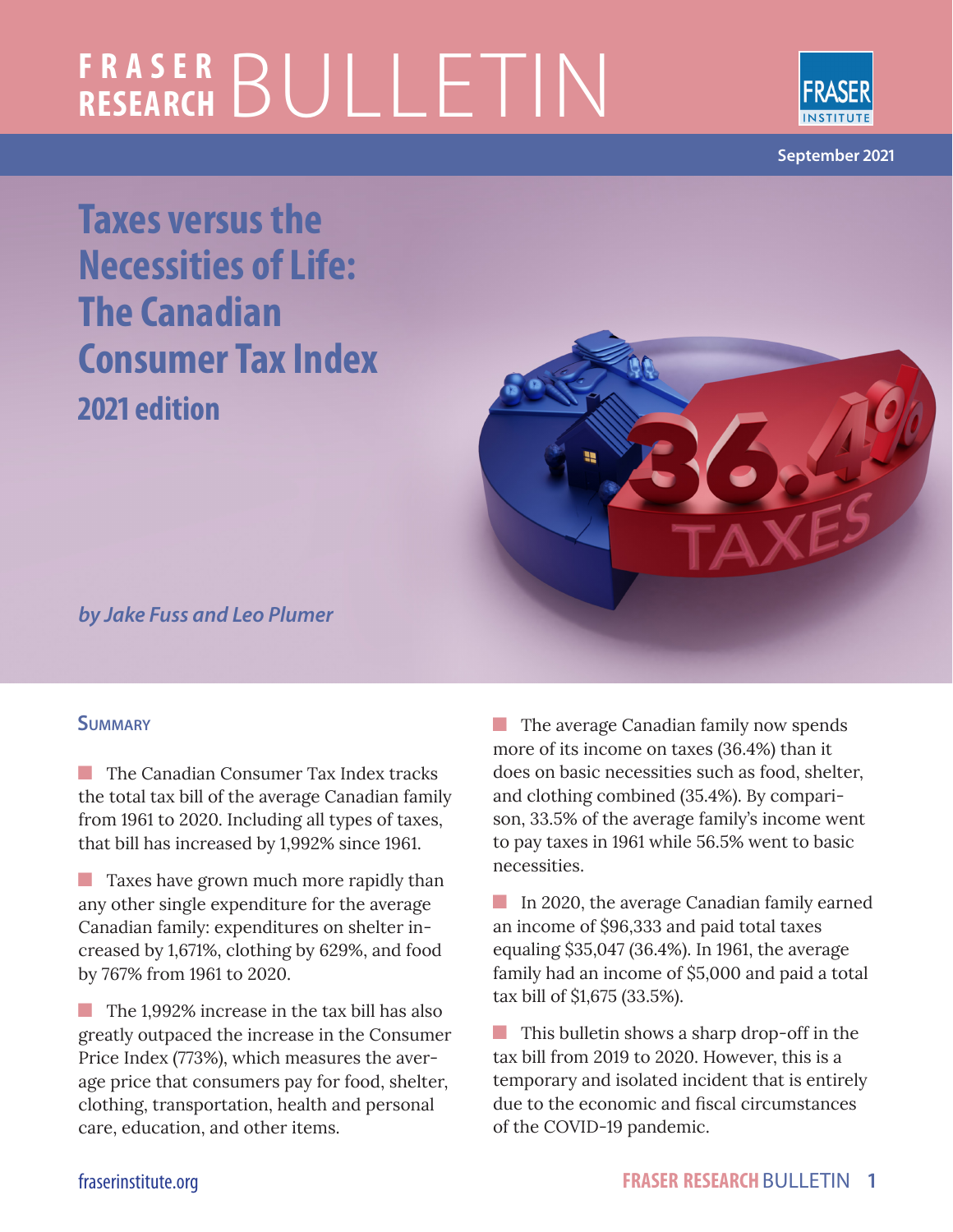#### **Introduction**

The Canadian tax system is complex and there is no single number that can give us a complete idea of who pays how much. That said, the Fraser Institute annually calculates the most comprehensive and easily understood indicator of the overall tax bill of the average Canadian family: Tax Freedom Day (see Palacios et al., 2021). This publication draws from those calculations and examines what has happened to the tax bill of the average Canadian family over the past 59 years.1 To do this, we have constructed an index of the tax bill of the average Canadian family, the Canadian Consumer Tax Index, for the period from 1961 to 2020.

#### **The total tax bill**

In order to calculate the total tax bill of the average Canadian family, we add up all the various taxes that the family pays to federal, provincial, and local governments. This includes income taxes, payroll taxes, health taxes, sales taxes, property taxes, fuel taxes, carbon taxes, vehicle taxes, import taxes, alcohol and tobacco taxes, and the list goes on. Average Canadians also pay the taxes levied on businesses. Although businesses pay these taxes directly, the cost of business taxation is ultimately passed onto ordinary Canadians.<sup>2</sup>

**Table 1: Tax bill of the average Canadian family (families and unattached individuals), 2020**

|                                                       | In dollars<br>(5) | As $%$<br>of total<br>taxes |
|-------------------------------------------------------|-------------------|-----------------------------|
| Taxes                                                 |                   |                             |
| Income taxes                                          | 11,395            | 32.5%                       |
| Payroll & health taxes                                | 7,096             | 20.2%                       |
| Sales taxes                                           | 4,641             | 13.2%                       |
| Property taxes                                        | 4,300             | 12.3%                       |
| Profit tax                                            | 3,825             | 10.9%                       |
| Liquor, tobacco, amuse-<br>ment, & other excise taxes | 1,385             | 4.0%                        |
| Fuel, motor vehicle licence,<br>& carbon taxes        | 1,092             | 3.1%                        |
| Other taxes                                           | 953               | 2.7%                        |
| Natural resource taxes                                | 165               | 0.5%                        |
| Import duties                                         | 196               | 0.6%                        |
| <b>Total taxes</b>                                    | \$35,047          |                             |
| Total cash income                                     | \$96,333          |                             |
| Taxes as a percentage of<br>cash income               | 36.4%             |                             |

Source: The Fraser Institute's Canadian Tax Simulator, 2021.

In 2020, the average Canadian family, including both families and unattached individuals, earned cash income of \$96,333 and paid total taxes equaling  $$35,047$  (table 1).<sup>3</sup> In other words,

(2017) for empirical evidence in Canada on the incidence of business taxes.

<sup>&</sup>lt;sup>1</sup> The Tax Freedom Day calculations are for the average Canadian family with two or more people. The average family in this publication includes families and unattached individuals. That is why the data for the same year are different. For instance, in 2020 the tax rate for the average Canadian family with two or more people was 37.2% and for the average family including unattached individuals it was 36.4% (see Palacios et al., 2021).

 $2\degree$  See Clemens and Veldhuis (2003) for a discussion of who actually pays business taxes and Ebrahimi and Vaillancourt (2016) and McKenzie and Ferede

<sup>&</sup>lt;sup>3</sup> The tax and income calculations are based on the methodology used in Palacios et al. (2021). Cash income is used to convey the size of the total tax bill imposed on Canadian families and includes wages and salaries, income from farm operations, unincorporated non-farm income, interest, dividends, private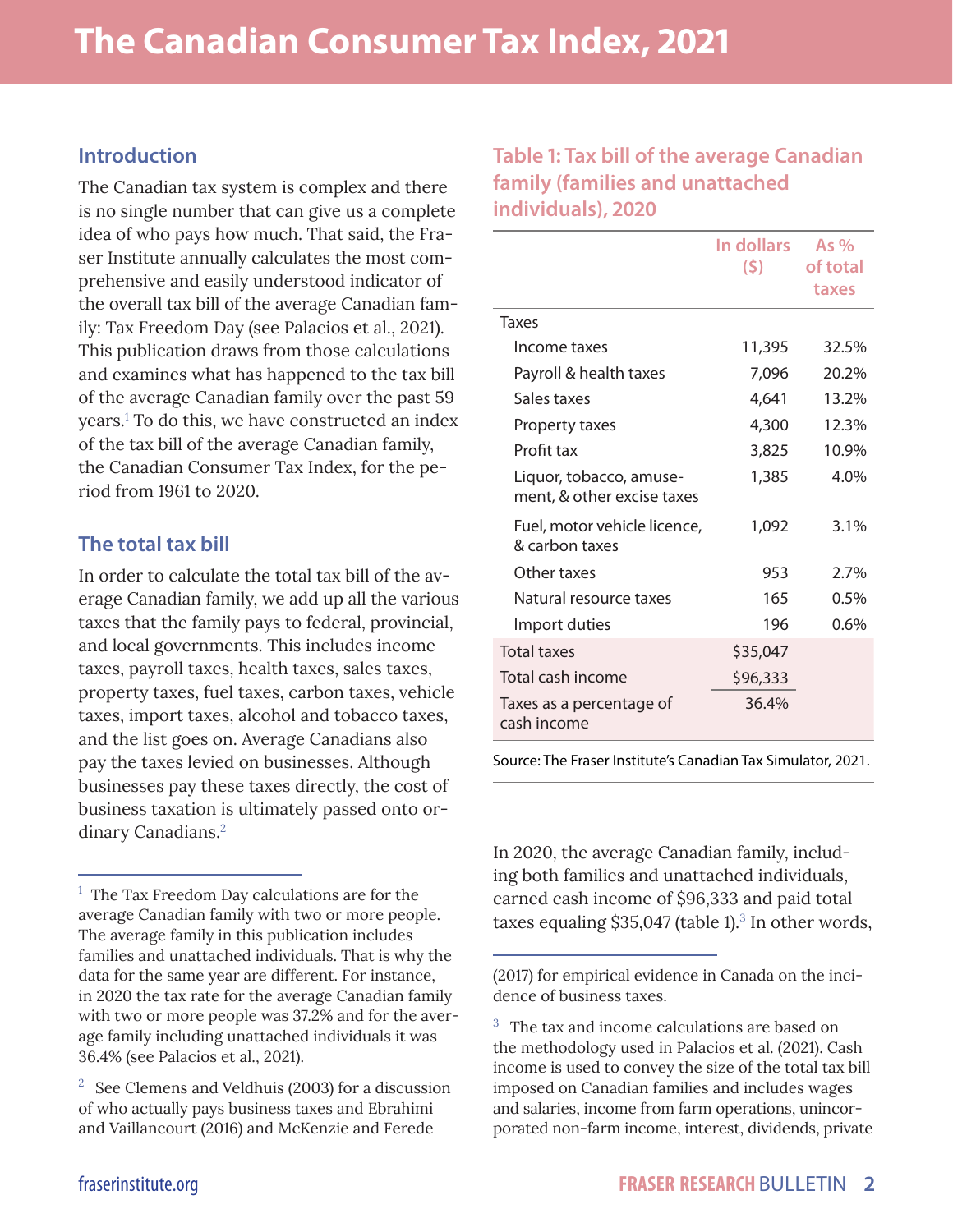the total tax bill of the average Canadian family in 2020 amounted to 36.4% of cash income.

#### **The Canadian Consumer Tax Index**

The Canadian Consumer Tax Index tracks the total tax bill paid by a Canadian family with average income. While each of these families had average income in the year selected, the family is not the same one from year to year. The objective is not to trace the tax experience of a particular family, but rather to plot the experience of a family that was average in each year.<sup>4</sup>

The "consumer" in question is the taxpaying family, which can be thought of as consuming government services. Much like the Consumer Price Index calculated by Statistics Canada, which measures the average price that consumers pay for the goods and services that they buy of their own choice, the Canadian Consumer Tax Index measures the price of goods and services that government buys on behalf of Canadians.

The Canadian Consumer Tax Index thus answers the following question: How has the tax burden of the average family changed since 1961, bearing in mind that the average family has itself changed in that period?

Table 2 presents the average cash income and total tax bill paid by the average Canadian family from 1961 to 2020. In 1961, the average Canadian family earned an income of \$5,000 and paid \$1,675 in taxes (33.5%). In 2020, the average Canadian family earned an income of \$96,333 and paid a total of \$35,047 in taxes (36.4%).

The basis of the Canadian Consumer Tax Index is the total tax calculation presented in table 2.

#### **Table 2: Taxes paid by the average Canadian family (families and unattached individuals), 1961-2020**

| income (\$)<br>base year (%)<br>1961<br>5,000<br>1,675<br>1969<br>8,000<br>3,117<br>86<br>1974<br>12,500<br>5,429<br>224<br>1976<br>16,500<br>5,979<br>257 |  |
|------------------------------------------------------------------------------------------------------------------------------------------------------------|--|
|                                                                                                                                                            |  |
|                                                                                                                                                            |  |
|                                                                                                                                                            |  |
|                                                                                                                                                            |  |
| 1981<br>27,980<br>11,429<br>582                                                                                                                            |  |
| 1985<br>32,309<br>14,834<br>786                                                                                                                            |  |
| 1990<br>43,170<br>18,693<br>1,016                                                                                                                          |  |
| 1992<br>43,516<br>17,612<br>951                                                                                                                            |  |
| 1994<br>44,095<br>18,366<br>996                                                                                                                            |  |
| 1996<br>45,370<br>19,844<br>1,085                                                                                                                          |  |
| 1998<br>48,351<br>22,112<br>1,220                                                                                                                          |  |
| 2000<br>53,342<br>24,659<br>1,372                                                                                                                          |  |
| 2002<br>56,333<br>1,445<br>25,882                                                                                                                          |  |
| 60,324<br>2004<br>27,681<br>1,553                                                                                                                          |  |
| 2006<br>66,740<br>30,344<br>1,712                                                                                                                          |  |
| 2008<br>31,038<br>72,736<br>1,753                                                                                                                          |  |
| 2010<br>31,109<br>1,757<br>73,993                                                                                                                          |  |
| 2012<br>78,406<br>33,469<br>1,898                                                                                                                          |  |
| 35,271<br>2014<br>82,550<br>2,006                                                                                                                          |  |
| 2016<br>83,800<br>36,100<br>2,055                                                                                                                          |  |
| 2018<br>88,425<br>37,900<br>2,163                                                                                                                          |  |
| 2019<br>91,004<br>38,308<br>2,187                                                                                                                          |  |
| 2020<br>96,333<br>35,047<br>1,992                                                                                                                          |  |

Source: The Fraser Institute's Canadian Tax Simulator, 2021.

and government pension payments, old age pension payments, and other transfers from government.

 $4$  According to the latest Statistics Canada Survey of Household Spending, we can note, for example, that in 2019 the average family is headed by an older person who is more likely to own a car and a house, and has fewer members than the average family in 1961 (Dominion Bureau of Statistics 1962, and Statistics Canada 2021).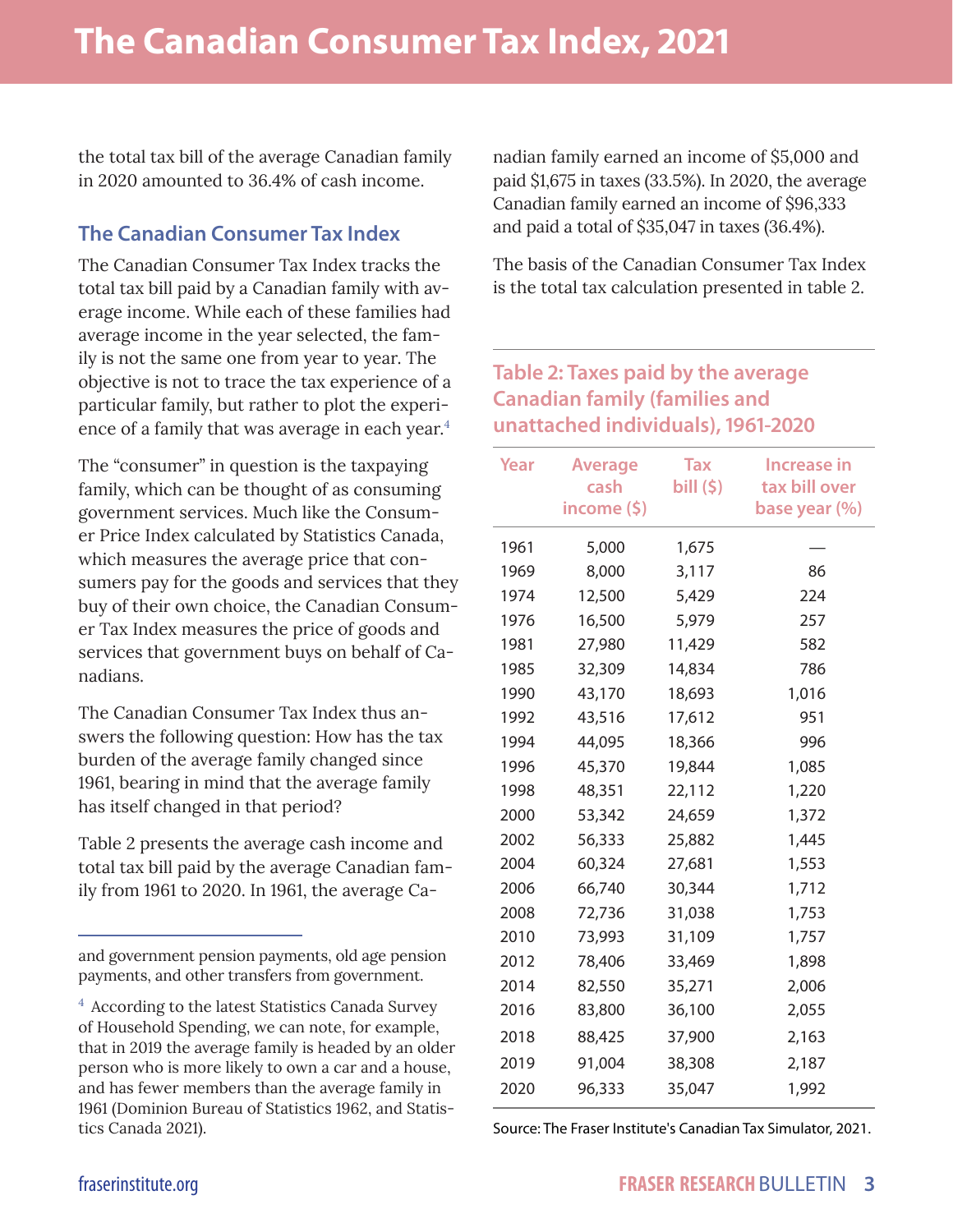

#### **Figure 1: The Canadian Consumer Tax Index, 1961-2020**

Specifically, the Canadian Consumer Tax Index is constructed by dividing the tax bill of an average Canadian family by the average tax bill of an average family in 1961, and then multiplying by 100, for each of the years included in the index. The Canadian Consumer Tax Index has a value of 100 in 1961; in subsequent years, values reflect the percentage increase over the 1961 value. The value of the Canadian Consumer Tax Index for 2020 is 2,092 (Figure 1), which indicates that the tax bill of the average Canadian family has increased by 1,992% since 1961.

Part of that increase reflects the effects of inflation. In order to eliminate the portion of the increase that is due to the erosion of purchasing power, we also calculate the tax index in real dollars, that is, in dollars with 2020 purchasing power. While this adjustment has the effect of reducing the steepness of the index's path over time, the inflation-adjusted Consumer Tax Index nevertheless increased by 139.8% over the period (see table 3).<sup>5</sup>

### **What the Canadian Consumer Tax Index shows**

The interaction of a number of factors has produced the dramatic increase in the average family's tax bill from 1961 to 2020. Among those factors is, first, a sizeable increase in incomes over the period: 1,827% since 1961. Even with no changes in tax rates, the family's tax bill would have increased substantially; growth in family income alone would have produced an increase in the tax bill from \$1,675 in 1961

 $5$  The percentage change in the inflation-adjusted tax bill this year is down from 2019. This is primarily due to the economic and tax effects of the COVID-19 pandemic. Tax revenues fell and income rose in 2020, which caused the tax bill to decline for average Canadian families.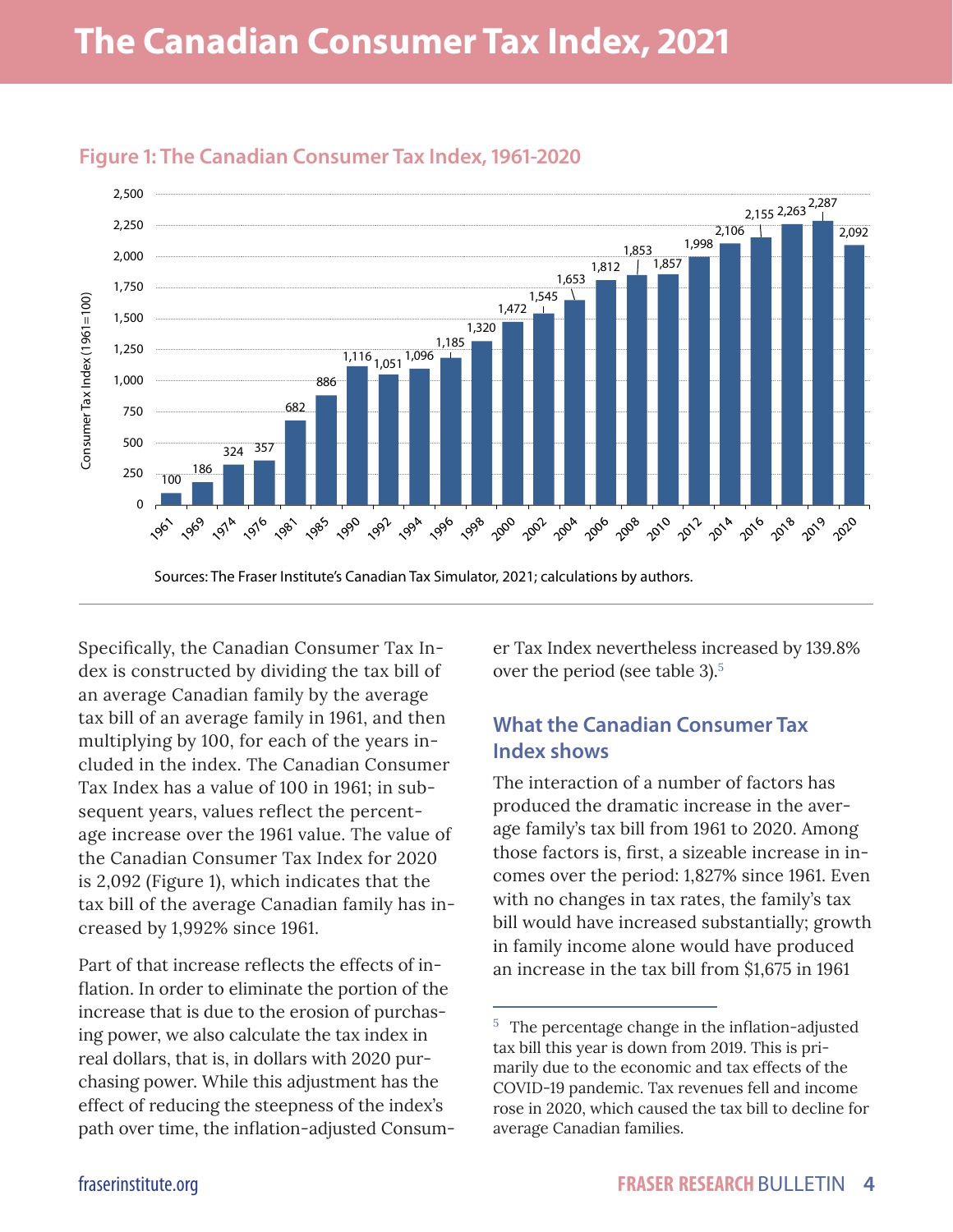to \$32,272 in 2020. Second, the average family faced a tax rate increase from 33.5% in 1961 to 36.4% in 2020.

#### **Table 3: Inflation-adjusted tax bill and percent change since 1961**

| Year | <b>Tax bill</b> | <b>Percent change</b> |
|------|-----------------|-----------------------|
|      | (20205)         | since 1961            |
| 1961 | 14,616          |                       |
| 1969 | 21,677          | 48.3                  |
| 1974 | 28,388          | 94.2                  |
| 1976 | 26,338          | 80.2                  |
| 1981 | 31,633          | 116.4                 |
| 1985 | 32,258          | 120.7                 |
| 1990 | 32,664          | 123.5                 |
| 1992 | 28,725          | 96.5                  |
| 1994 | 29,360          | 100.9                 |
| 1996 | 30,581          | 109.2                 |
| 1998 | 33,179          | 127.0                 |
| 2000 | 35,412          | 142.3                 |
| 2002 | 35,458          | 142.6                 |
| 2004 | 36,221          | 147.8                 |
| 2005 | 37,418          | 156.0                 |
| 2006 | 38,103          | 160.7                 |
| 2007 | 38,380          | 162.6                 |
| 2008 | 37,268          | 155.0                 |
| 2009 | 36,097          | 147.0                 |
| 2010 | 36,583          | 150.3                 |
| 2012 | 37,677          | 157.8                 |
| 2014 | 38,595          | 164.1                 |
| 2016 | 38,518          | 163.5                 |
| 2018 | 38,923          | 166.3                 |
| 2019 | 38,590          | 164.0                 |
| 2020 | 35,047          | 139.8                 |
|      |                 |                       |

Sources: The Fraser Institute's Canadian Tax Simulator, 2021; Statistics Canada, 2021; calculations by authors.

#### **Balanced Budget Consumer Tax Index**

The federal and provincial governments have reverted to deficits to finance their expenditures in recent years, especially during the COVID-19 pandemic.6 Of course these deficits must one day be paid for by taxes. Deficits should therefore be considered as deferred taxation. Figure 2 shows what the Canadian Consumer Tax Index looks like when the annual deficits of governments are added to the tax bill.

The total tax bill of the average family would be much higher than it actually is if, instead of financing its expenditures with deficits, all Canadian governments had simply increased tax rates to balance their budgets. Indeed, the Canadian Consumer Tax Index would have increased to 3,392 if deferred taxation was added to the average family's total tax bill. Once deferred taxes are included, the tax bill of the average Canadian family has increased by 3,292% since 1961.

#### **Taxes versus the necessities of life**

One way to gauge the significance of the increased tax bill on Canadian families is by comparing the evolution of the tax take with the average family's other major expenditures. Table 4 and figure 3 compare family cash income and total taxes paid with the family's expenditures on shelter, food, and clothing. It is clear that taxes have become the most significant item in family budgets, and that taxes have grown more rapidly than any other single item.

In 1961, the average family spent 56.5% of its cash income to pay for shelter, food, and cloth-

<sup>6</sup>In fiscal year 2020/21, the federal and all 10 provincial governments ran operating deficits. Cumulatively, 2020/21 deficits totalled \$442.4 billion for these governments (Canada, Department of Finance, 2020).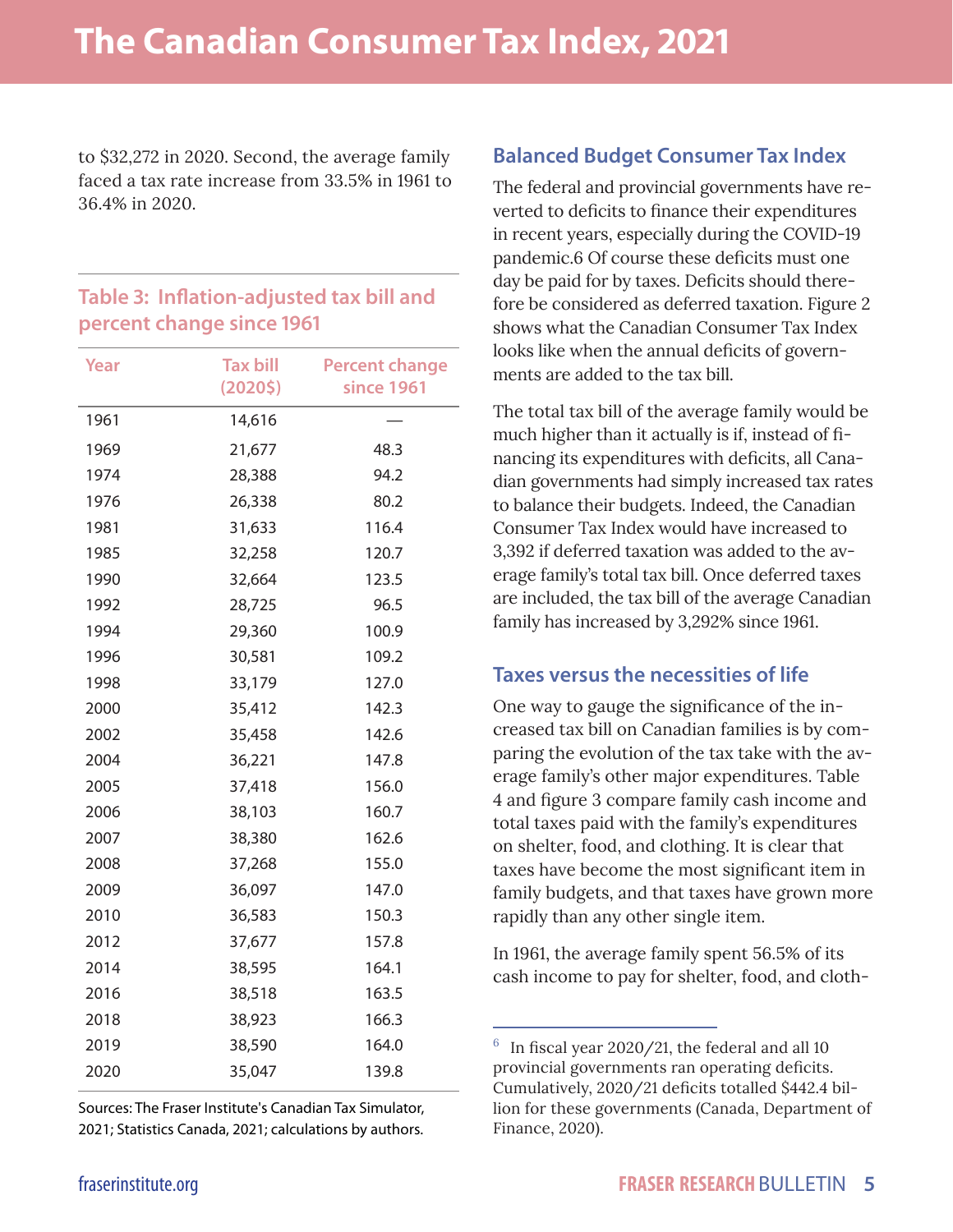

#### **Figure 2: The Balanced Budget Tax Index, 1961-2020**

Sources: The Fraser Institute's Canadian Tax Simulator, 2021; Canada, Department of Finance, 2020, 2021; RBC Economics, 2021; calculations by authors.

#### **Figure 3: Taxes and basic expenditures of the average Canadian family, 1961-2020**



Source: Table 4.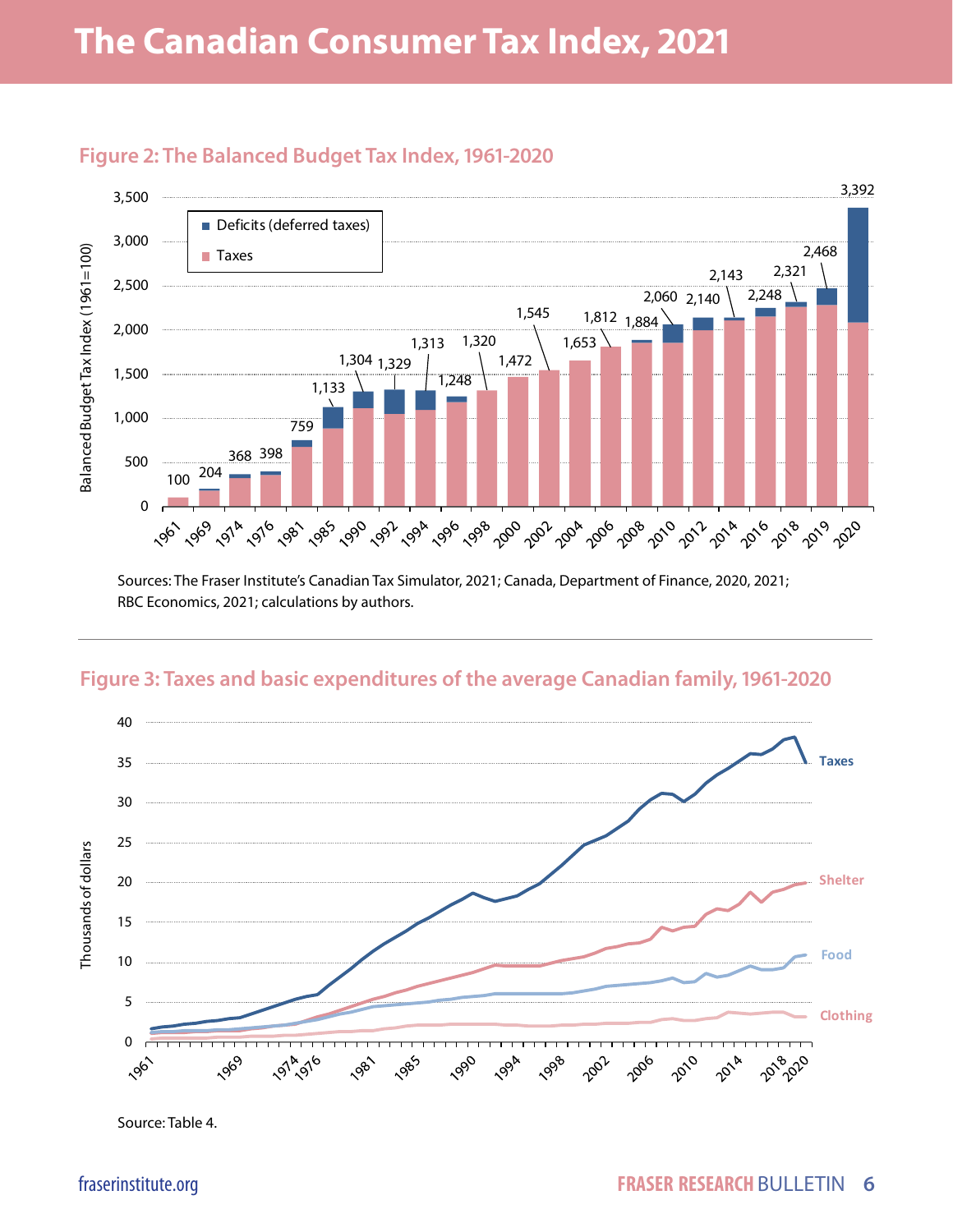**Table 4: Income, taxes, and selected expenditures of the average Canadian family (nominal dollars)**

| Year | <b>Average cash</b> | <b>Average</b><br>tax bill | <b>Average expenditures</b> |             |          |  |
|------|---------------------|----------------------------|-----------------------------|-------------|----------|--|
|      | income              |                            | <b>Shelter</b>              | <b>Food</b> | Clothing |  |
| 1961 | 5,000               | 1,675                      | 1,130                       | 1,259       | 435      |  |
| 1969 | 8,000               | 3,117                      | 1,497                       | 1,634       | 654      |  |
| 1974 | 12,500              | 5,429                      | 2,294                       | 2,320       | 886      |  |
| 1976 | 16,500              | 5,979                      | 3,134                       | 2,838       | 1,119    |  |
| 1981 | 27,980              | 11,429                     | 5,381                       | 4,440       | 1,499    |  |
| 1985 | 32,309              | 14,834                     | 6,984                       | 4,899       | 2,141    |  |
| 1990 | 43,170              | 18,693                     | 8,776                       | 5,745       | 2,234    |  |
| 1992 | 43,516              | 17,612                     | 9,607                       | 6,024       | 2,215    |  |
| 1994 | 44,095              | 18,366                     | 9,592                       | 6,066       | 2,116    |  |
| 1996 | 45,370              | 19,844                     | 9,577                       | 6,108       | 2,017    |  |
| 1998 | 48,351              | 22,112                     | 10,207                      | 6,032       | 2,132    |  |
| 2000 | 53,342              | 24,659                     | 10,657                      | 6,380       | 2,233    |  |
| 2002 | 56,333              | 25,882                     | 11,711                      | 6,989       | 2,373    |  |
| 2004 | 60,324              | 27,681                     | 12,316                      | 7,250       | 2,411    |  |
| 2006 | 66,740              | 30,344                     | 12,864                      | 7,484       | 2,492    |  |
| 2008 | 72,736              | 31,038                     | 13,965                      | 8,024       | 2,893    |  |
| 2010 | 73,993              | 31,109                     | 14,578                      | 7,556       | 2,705    |  |
| 2012 | 78,406              | 33,469                     | 16,760                      | 8,113       | 3,054    |  |
| 2014 | 82,550              | 35,271                     | 17,341                      | 9,008       | 3,656    |  |
| 2016 | 83,800              | 36,100                     | 17,577                      | 9,124       | 3,677    |  |
| 2018 | 88,425              | 37,900                     | 19,180                      | 9,295       | 3,812    |  |
| 2019 | 91,004              | 38,308                     | 19,683                      | 10,662      | 3,228    |  |
| 2020 | 96,333              | 35,047                     | 20,023                      | 10,911      | 3,171    |  |

Sources: Statistics Canada (various issues), Urban Family Expenditure; Statistics Canada (various issues), Family Expenditures in Canada; Statistics Canada (various issues), Spending Patterns in Canada; Statistics Canada, 2011-2021, 2021; The Fraser Institute's Canadian Tax Simulator, 2021; calculations by authors.

Notes:

(1) All expenditure items include indirect taxes.

(2) Average shelter expenditures for years prior to 1998 are estimates. The estimate is to take account of a change in the definition of shelter between the Family Expenditure Survey and the Survey of Household Expenditures.

(3) Expenditures for 2010 were estimated using the results of the 2009 Survey of Household Spending and adjusting final results for inflation.

(4) Expenditures for 2019 and 2020 were estimated using the results of the 2019 Survey of Household Spending and adjusting final results for inflation.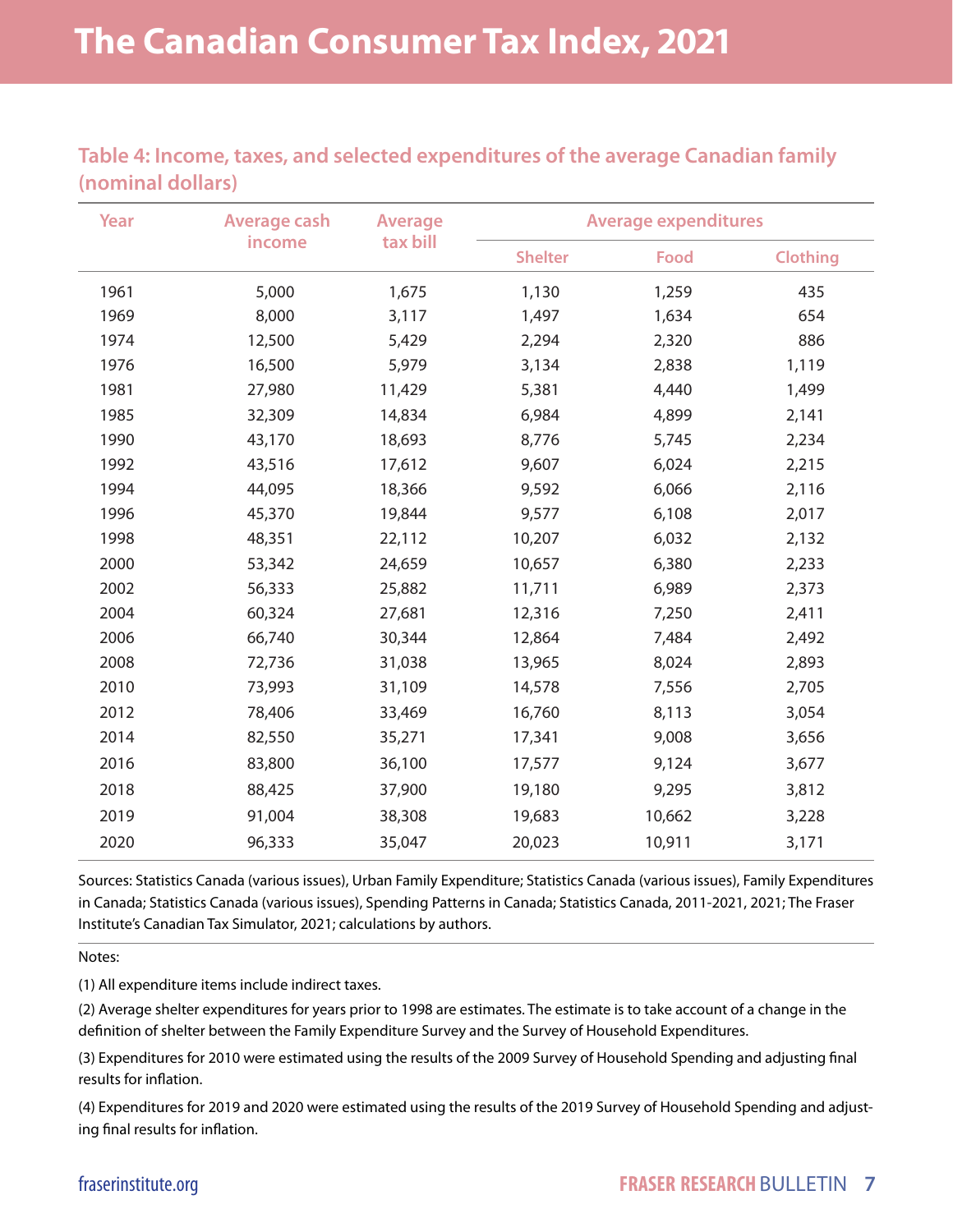

### **Figure 4: Taxes and basic necessities as percentage of cash income, 1961-2020**

#### **Figure 5: The average Canadian family's expenditures as percentage of cash income, 2020**



\* "Other expenditures" include household operations (communications, child care expenses, pet expenses), transportation, health care, recreation, education, tobacco products, and alcoholic beverages.

Source: Table 4.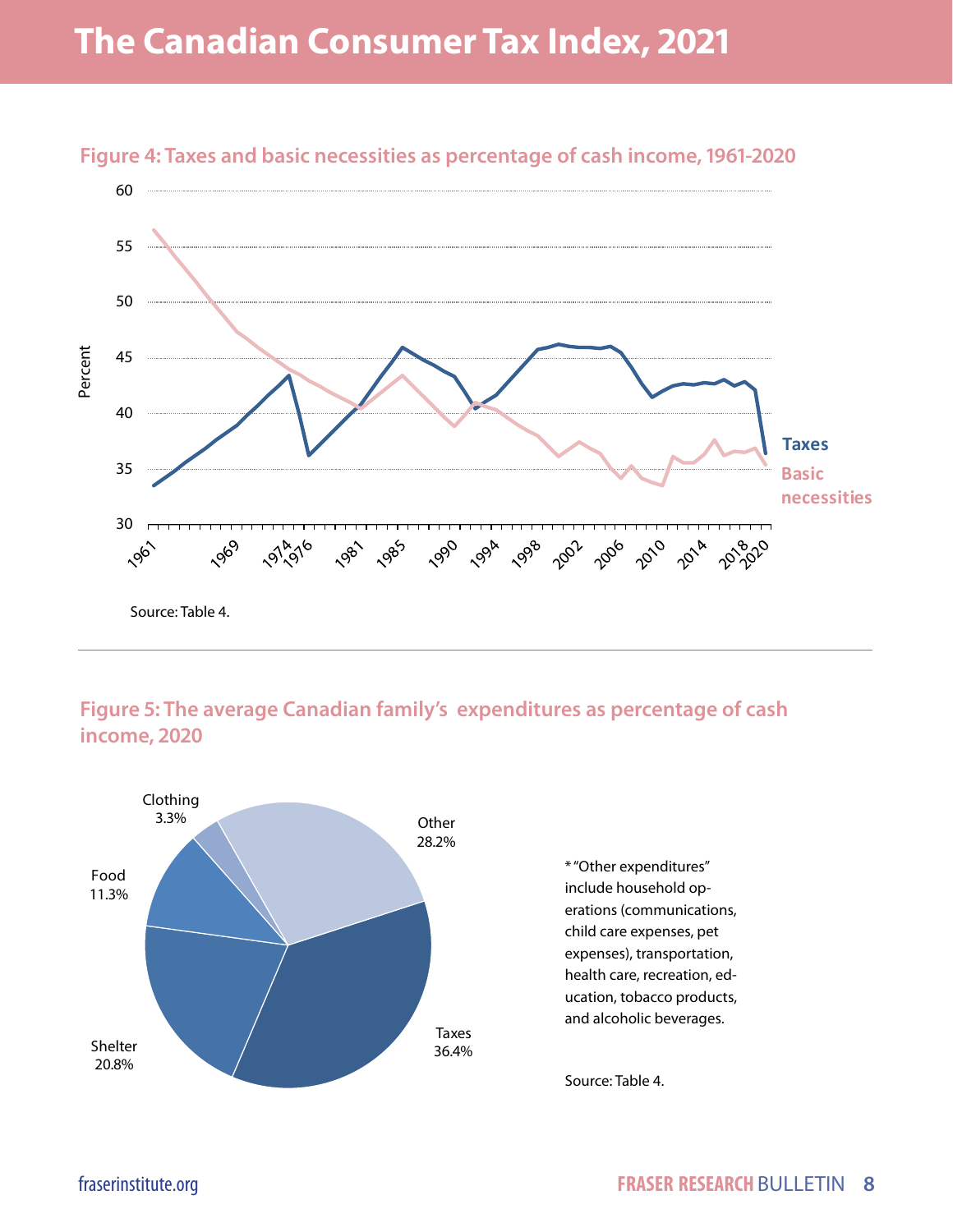#### **Table 5: Income, tax, and expenditure indices (1961=100)**

| Year                                | <b>Average</b><br>cash income | <b>Consumer</b><br><b>Tax Index</b> | <b>Average</b><br><b>Consumer</b><br><b>Price Index</b> | <b>Average expenditures</b> |             |                 |
|-------------------------------------|-------------------------------|-------------------------------------|---------------------------------------------------------|-----------------------------|-------------|-----------------|
|                                     |                               |                                     |                                                         | <b>Shelter</b>              | <b>Food</b> | <b>Clothing</b> |
| 1961                                | 100                           | 100                                 | 100                                                     | 100                         | 100         | 100             |
| 1969                                | 160                           | 186                                 | 125                                                     | 132                         | 130         | 150             |
| 1974                                | 250                           | 324                                 | 167                                                     | 203                         | 184         | 204             |
| 1976                                | 330                           | 357                                 | 198                                                     | 277                         | 225         | 257             |
| 1981                                | 560                           | 682                                 | 315                                                     | 476                         | 353         | 345             |
| 1985                                | 646                           | 886                                 | 401                                                     | 618                         | 389         | 492             |
| 1990                                | 863                           | 1,116                               | 499                                                     | 776                         | 456         | 514             |
| 1992                                | 870                           | 1,051                               | 535                                                     | 850                         | 478         | 509             |
| 1994                                | 882                           | 1,096                               | 546                                                     | 849                         | 482         | 486             |
| 1996                                | 907                           | 1,185                               | 566                                                     | 847                         | 485         | 464             |
| 1998                                | 967                           | 1,320                               | 582                                                     | 903                         | 479         | 490             |
| 2000                                | 1,067                         | 1,472                               | 608                                                     | 943                         | 507         | 513             |
| 2002                                | 1,127                         | 1,545                               | 637                                                     | 1,036                       | 555         | 545             |
| 2004                                | 1,206                         | 1,653                               | 667                                                     | 1,089                       | 576         | 554             |
| 2006                                | 1,335                         | 1,812                               | 695                                                     | 1,138                       | 594         | 573             |
| 2008                                | 1,455                         | 1,853                               | 727                                                     | 1,235                       | 637         | 665             |
| 2010                                | 1,480                         | 1,857                               | 742                                                     | 1,290                       | 600         | 622             |
| 2012                                | 1,568                         | 1,998                               | 775                                                     | 1,483                       | 644         | 702             |
| 2014                                | 1,651                         | 2,106                               | 797                                                     | 1,534                       | 715         | 840             |
| 2016                                | 1,676                         | 2,155                               | 818                                                     | 1,555                       | 725         | 845             |
| 2018                                | 1,769                         | 2,263                               | 850                                                     | 1,697                       | 738         | 876             |
| 2019                                | 1,820                         | 2,287                               | 866                                                     | 1,741                       | 847         | 742             |
| 2020                                | 1,927                         | 2,092                               | 873                                                     | 1,771                       | 867         | 729             |
| Percentage<br>increase<br>1961-2020 | 1,827                         | 1,992                               | 773                                                     | 1,671                       | 767         | 629             |

Source: Table 4.

Notes:

(1) All figures in this table are converted to indices by dividing each series in Table 4 by its value in 1961, and then multiplying that figure by 100.

(2) All expenditure items include indirect taxes.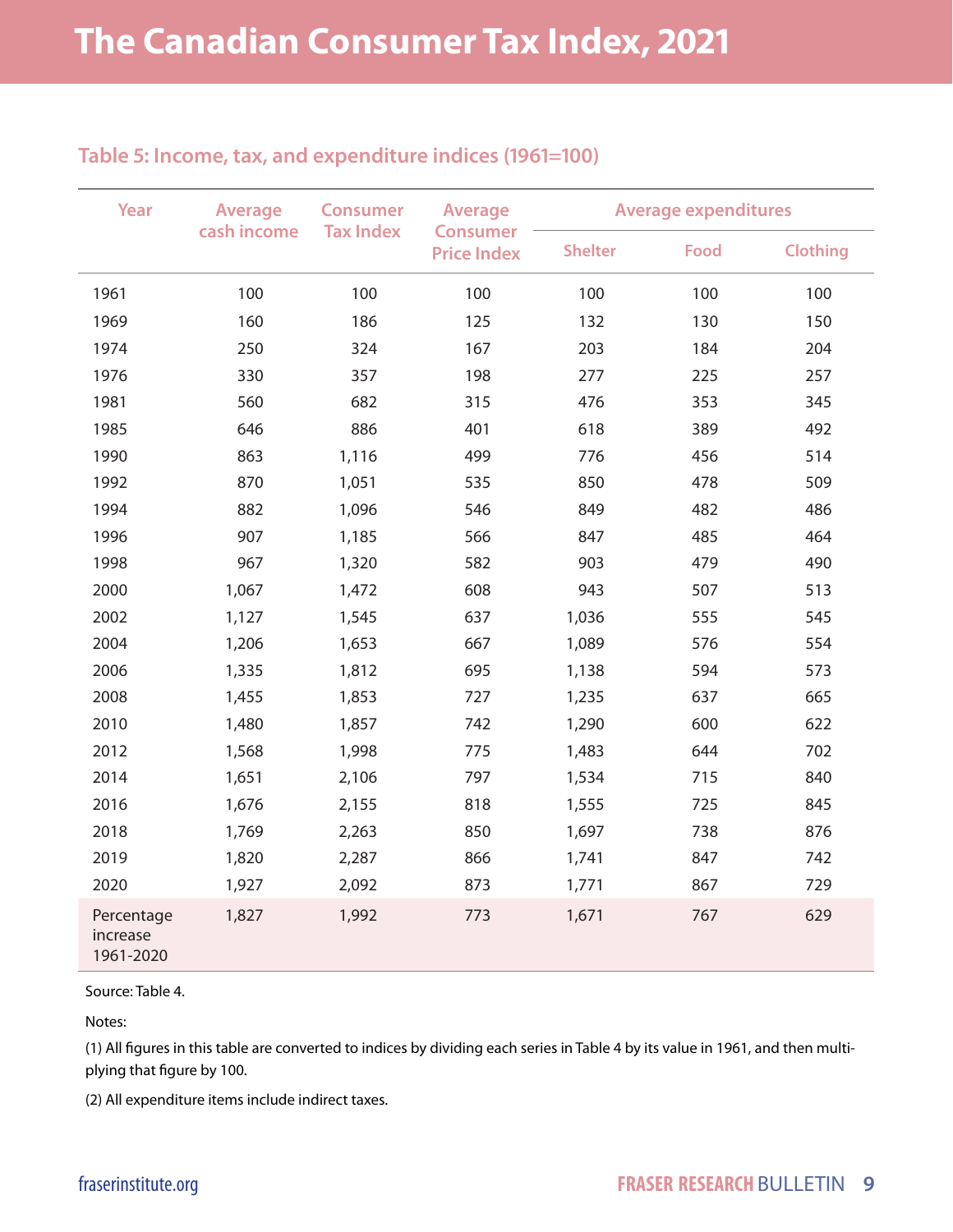## **The Canadian Consumer Tax Index, 2021**



**Figure 6: Increase in the Canadian Consumer Tax Index relative to other indices, 1961-2020**

ing. In the same year, 33.5% of the family's income went to governments as tax. By 1981, the spending demands had roughly evened up: 40.8% of an average family's income went to governments in the form of taxes, while 40.5% was spent to provide it with shelter, food, and clothing. After crossing paths again in 1992, the situation in 2020 is quite different from 1961: the average family spent 35.4% of its income on the necessities of life while 36.4% of its income went to taxes (see figures 4 and 5).

As figures 3 and 4 show, there is a sharp dropoff in the tax bill in 2020. However, this is an isolated incident due to the COVID-19 pandemic. Declining tax revenues and an increase in family incomes produced an anomaly in 2020 that caused the tax bill to drop temporarily. In subsequent years, the expectation is that the

tax bill will increase again as government revenues rebound and the economy recovers.

Table 5 and figure 6 show the Canadian Consumer Tax Index relative to income and other expenditure indices. Average cash income rose by 1,827% from 1961 to 2020, overall consumer prices rose by 773%, expenditures on shelter by 1,671%, food by 767%, and clothing by 629%. Meanwhile, the tax bill of the average family grew by 1,992%.

#### **Conclusion**

The Canadian Consumer Tax Index tracks the total tax bill paid by a Canadian family with average income from 1961 to 2020. The results show that the tax burden faced by the average Canadian family has risen compared with 59 years earlier. The total tax bill, which includes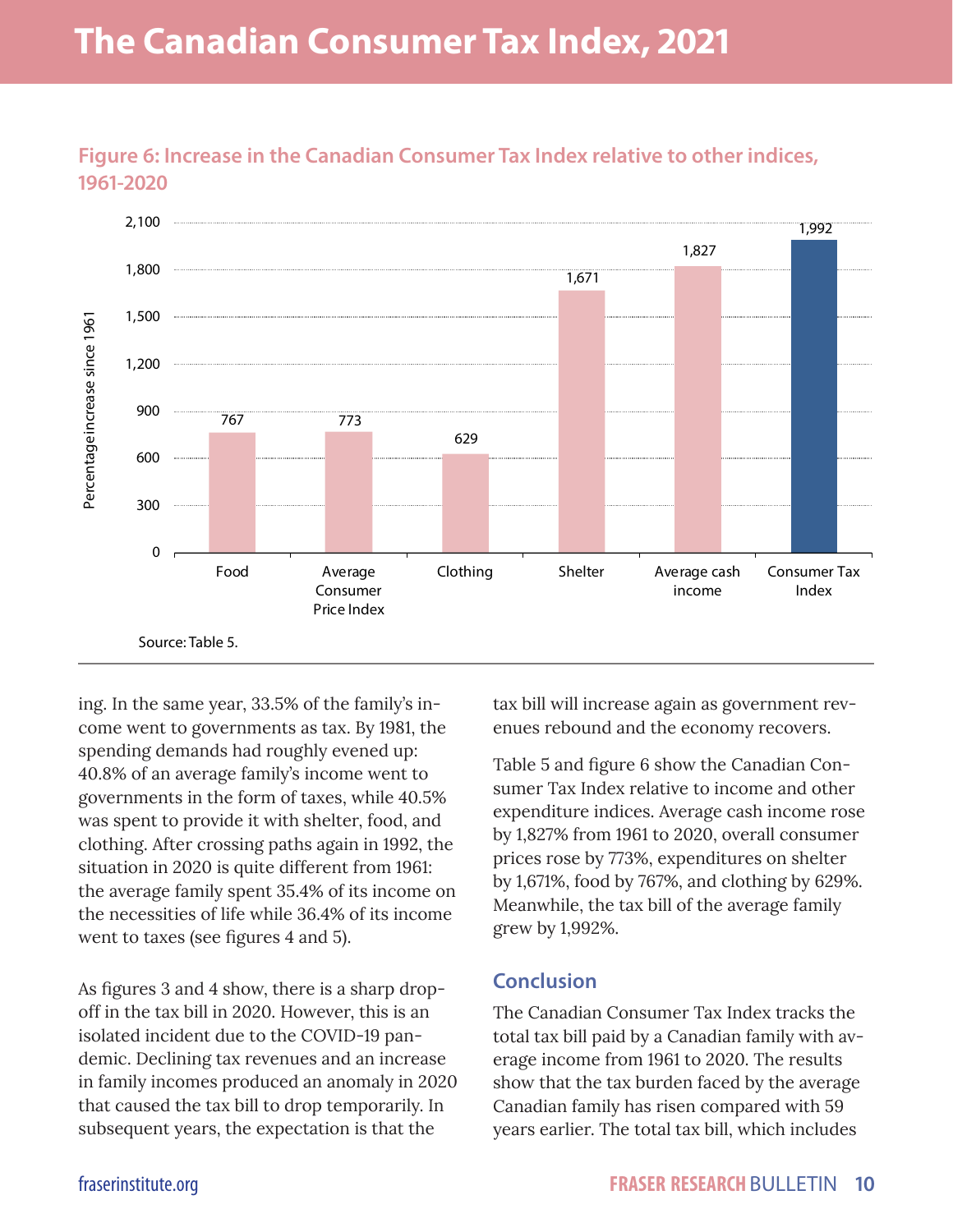all types of taxes, has increased by 1,992% since 1961, and the tax bill has grown more rapidly than any other single expenditure item.

#### **References**

- Canada, Department of Finance (2020). *Fiscal Reference Tables November 2020*. Government of Canada. <[https://www.canada.ca/en/de](https://www.canada.ca/en/department-finance/services/publications/fiscal-reference-tables/2020.html)[partment-finance/services/publications/fis](https://www.canada.ca/en/department-finance/services/publications/fiscal-reference-tables/2020.html)[cal-reference-tables/2020.html](https://www.canada.ca/en/department-finance/services/publications/fiscal-reference-tables/2020.html)>, as of June 23, 2021.
- Canada, Department of Finance (2021). *Budget 2021: A Recovery Plan for Jobs, Growth, and*  Resilience. Government of Canada. <[https://](https://www.budget.gc.ca/2021/home-accueil-en.html) [www.budget.gc.ca/2021/home-accueil-en.](https://www.budget.gc.ca/2021/home-accueil-en.html) [html>](https://www.budget.gc.ca/2021/home-accueil-en.html), as of June 23, 2021.
- Clemens, Jason, and Niels Veldhuis (2003). Who Pays Business Taxes? A Different View. *Fraser Forum* (October): 30-31.
- Dominion Bureau of Statistics (1967). *Urban Family Expenditure*, 1962. Catalogue 62-525. Dominion Bureau of Statistics, Prices Division.
- Ebrahimi, Pouya, and François Vaillancourt (2016). *The Effect of Corporate Income and Payroll Taxes on the Wages of Canadian*  Workers. Fraser Institute. < [https://www.](https://www.fraserinstitute.org/studies/the-effect-of-corporate-income-and-payroll-taxes-on-the-wages-of-canadian-workers) [fraserinstitute.org/studies/the-effect-of](https://www.fraserinstitute.org/studies/the-effect-of-corporate-income-and-payroll-taxes-on-the-wages-of-canadian-workers)[corporate-income-and-payroll-taxes-on](https://www.fraserinstitute.org/studies/the-effect-of-corporate-income-and-payroll-taxes-on-the-wages-of-canadian-workers)[the-wages-of-canadian-workers](https://www.fraserinstitute.org/studies/the-effect-of-corporate-income-and-payroll-taxes-on-the-wages-of-canadian-workers) >, as of June 23, 2021.
- McKenzie, Kenneth, and Ergete Ferede (2017). *Who Pays the Corporate Tax?: Insights from the Literature and Evidence for Canadian Provinces.* The School of Public Policy, University of Calgary. <[http://www.policyschool.](http://www.policyschool.ca/wp-content/uploads/2017/04/Corporate-Tax-McKenzie-Ferede1.pdf) [ca/wp-content/uploads/2017/04/Corpo](http://www.policyschool.ca/wp-content/uploads/2017/04/Corporate-Tax-McKenzie-Ferede1.pdf)[rate-Tax-McKenzie-Ferede1.pdf>](http://www.policyschool.ca/wp-content/uploads/2017/04/Corporate-Tax-McKenzie-Ferede1.pdf), as of June 23, 2021.
- Palacios, Milagros, Jake Fuss, and Nathaniel Li (2021). *Canadians Celebrate Tax Freedom Day on May 24, 2021*. The Fraser Institute. <[https://www.fraserinstitute.org/sites/de](https://www.fraserinstitute.org/sites/default/files/tax-freedom-day-2021.pdf)[fault/files/tax-freedom-day-2021.pdf](https://www.fraserinstitute.org/sites/default/files/tax-freedom-day-2021.pdf)>, as of June 23, 2021.
- RBC Economics (2021). *Canadian Federal and Provincial Fiscal Tables, as of June 23, 2021*. RBC Economics. <[http://www.rbc.com/eco](http://www.rbc.com/economics/economic-reports/pdf/canadian-fiscal/prov_fiscal.pdf)[nomics/economic-reports/pdf/canadian-fis](http://www.rbc.com/economics/economic-reports/pdf/canadian-fiscal/prov_fiscal.pdf)[cal/prov\\_fiscal.pdf](http://www.rbc.com/economics/economic-reports/pdf/canadian-fiscal/prov_fiscal.pdf)>, as of June 23, 2021.
- Statistics Canada (2011-2021). S*urvey of Household Spending (SHS)* (2009-2019). Custom tabulation. Statistics Canada.
- Statistics Canada (2018). *User Guide for the Survey of Household Spending, 2017*. Catalogue No. 62F0026M. Statistics Canada. <[https://www150.statcan.gc.ca/n1/](https://www150.statcan.gc.ca/n1/en/pub/62f0026m/62f0026m01-eng.pdf?st=YtZs6Mml) [en/pub/62f0026m/62f0026m01-eng.](https://www150.statcan.gc.ca/n1/en/pub/62f0026m/62f0026m01-eng.pdf?st=YtZs6Mml) [pdf?st=YtZs6Mml>](https://www150.statcan.gc.ca/n1/en/pub/62f0026m/62f0026m01-eng.pdf?st=YtZs6Mml), as of June 23, 2021.
- Statistics Canada (2021). *Table 18-10-0004-01: Consumer Price Index, monthly, not season*ally adjusted. <[https://www150.statcan.gc.ca/](https://www150.statcan.gc.ca/t1/tbl1/en/tv.action?pid=1810000401) [t1/tbl1/en/tv.action?pid=1810000401](https://www150.statcan.gc.ca/t1/tbl1/en/tv.action?pid=1810000401)>, as of June 23, 2021.
- Statistics Canada (various issues). *Family Expenditures in Canada.* Catalogue 62-555-XPB. Statistics Canada.
- Statistics Canada (various issues). *Spending Patterns in Canada*. Catalogue No. 62-202 XIE. Statistics Canada. <[http://www5.stat](http://www5.statcan.gc.ca/olc-cel/olc.action?objId=62-202-X&objType=2&lang=en&limit=0)[can.gc.ca/olc-cel/olc.action?objId=62-202-](http://www5.statcan.gc.ca/olc-cel/olc.action?objId=62-202-X&objType=2&lang=en&limit=0) [X&objType=2&lang=en&limit=0>](http://www5.statcan.gc.ca/olc-cel/olc.action?objId=62-202-X&objType=2&lang=en&limit=0), as of June 23, 2021.
- Statistics Canada (various issues). *Urban Family Expenditure*. Catalogues No. 62-535, 62-537, 62-544, 62-547, and 62-555. Statistics Canada.